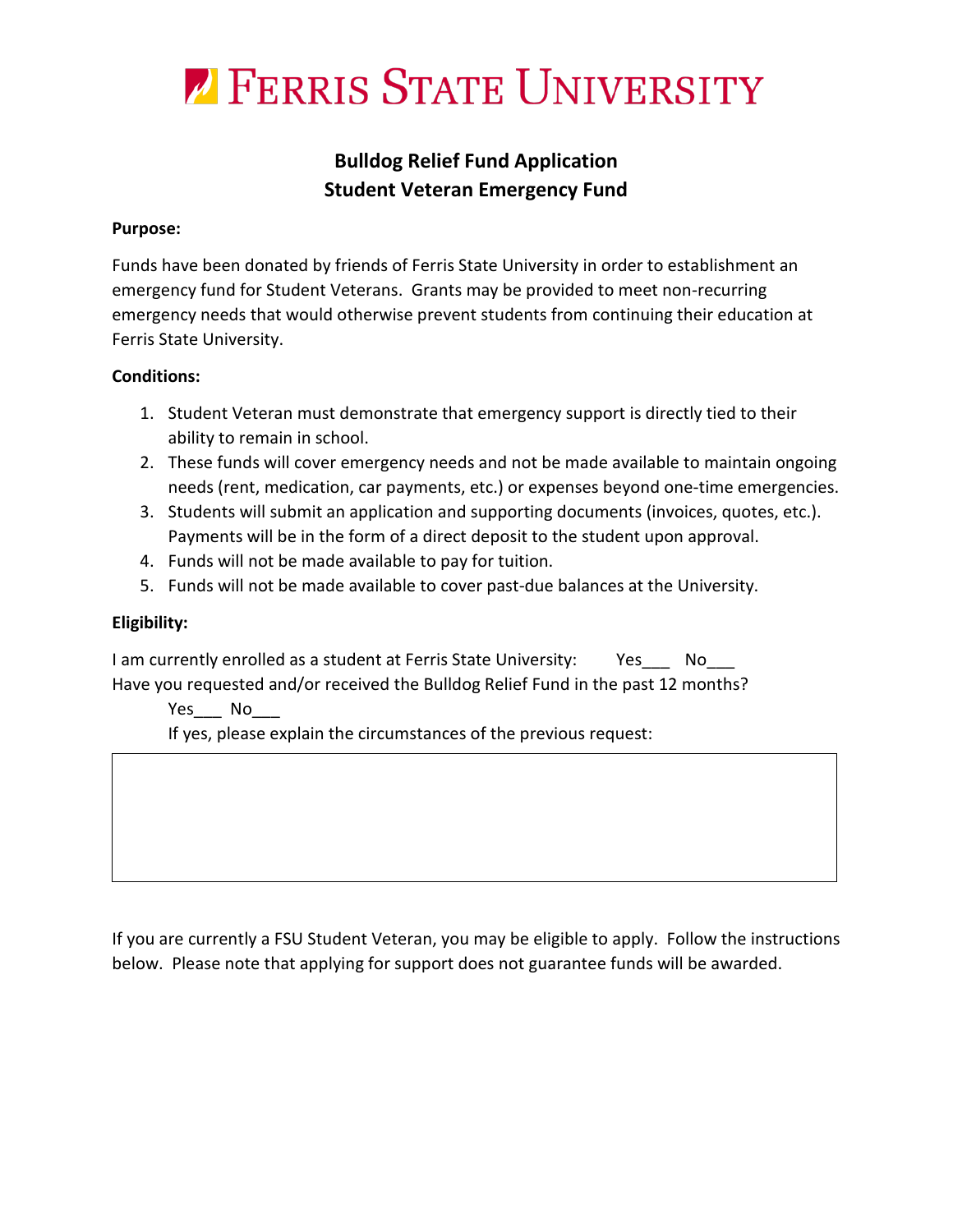### **Application Process:**

A Student Veteran must be referred by the Veteran Resource Center or other appropriate staff member. The student must complete the application and submit it to the Veterans Office for approval. Proof of financial hardship may be required.

#### **Instructions:**

- 1. Fill out the Student information.
- 2. Attach copies of supporting documents (eviction notice, utility shut-off notice, car repair quote, etc.)
- 3. Submit application to Veterans Office.
- 4. Veterans Office will review the application and contact the student.

### **Student Information:**

| Marital Status: __________________________                                                           |                                                                                  |  |  |
|------------------------------------------------------------------------------------------------------|----------------------------------------------------------------------------------|--|--|
| Currently Enrollment Status: Part Time_______ Full Time______ Major:________________________________ |                                                                                  |  |  |
| Requested Amount:_________(not to exceed \$500) Purpose:_________________________                    |                                                                                  |  |  |
| Please explain the circumstances:                                                                    | ,我们也不会有什么。""我们的人,我们也不会有什么?""我们的人,我们也不会有什么?""我们的人,我们也不会有什么?""我们的人,我们也不会有什么?""我们的人 |  |  |
|                                                                                                      |                                                                                  |  |  |
|                                                                                                      |                                                                                  |  |  |
|                                                                                                      |                                                                                  |  |  |
| Are you employed: Yes____ No___ Full Time___ Part Time___                                            |                                                                                  |  |  |
|                                                                                                      |                                                                                  |  |  |
| FSU Staff may leave a message about my request on my voicemail: Yes___ No___                         |                                                                                  |  |  |